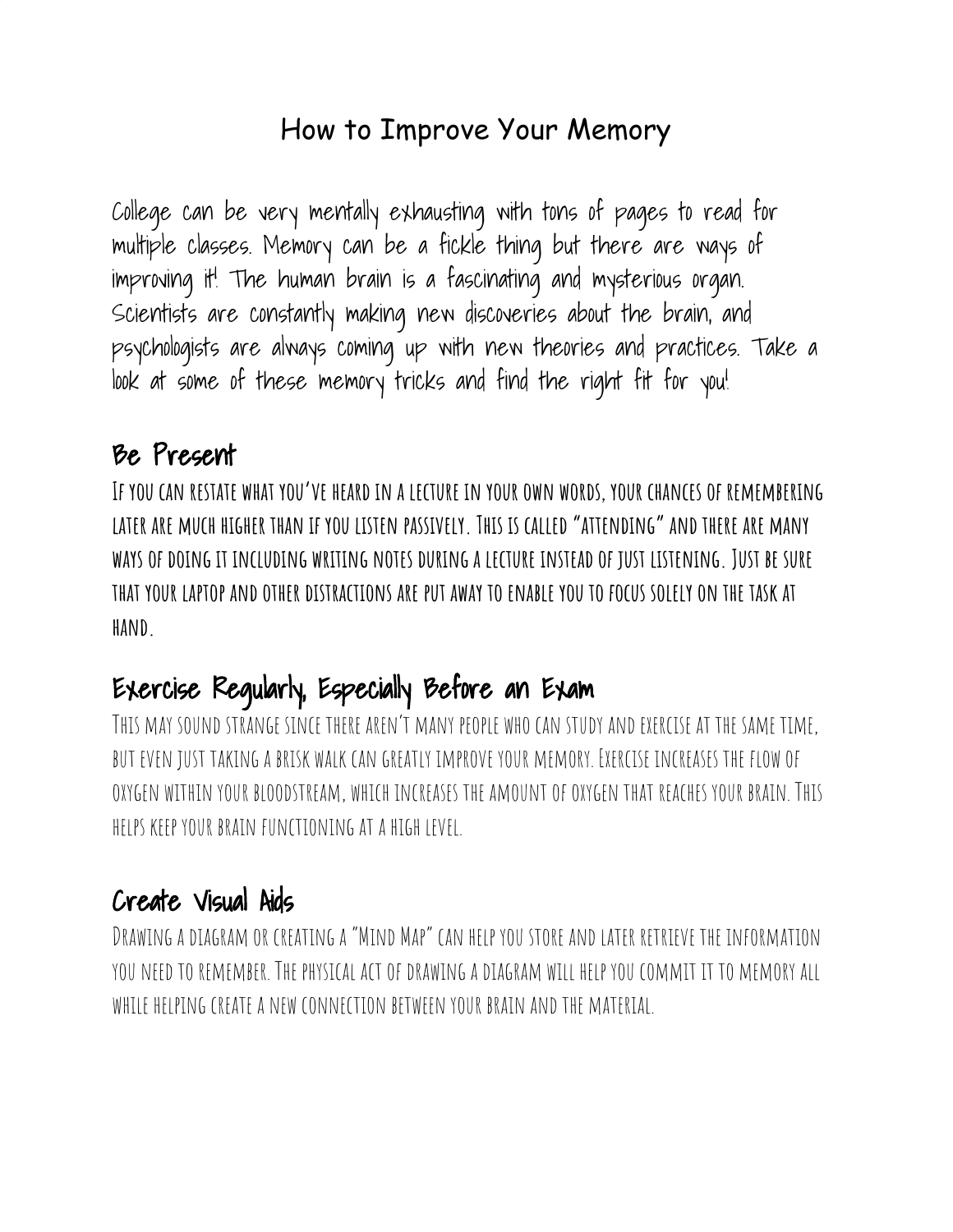### The 8 Second Rule

IF YOU REALLY WANT TO LOCK IN A PIECE OF INFORMATION, FOCUS ON IT FOR AT THE VERY LEAST & seconds-longer if possible.Uninterruptedconcentration for about that long will transition INFORMATION FROM YOUR SHORT TERM MEMORY TO YOUR LONG TERM MEMORY. NEED TO MEMORIZE A VOCAB word? Really focus hardon the wordandits meaning for a minimum of 8 seconds andyou're more likely toremember it later.

## Read Out Loud to Yourself

WHEN READING OUT LOUD YOU'RE ABLE TO HEAR THINGS THAT YOU MAY HAVE MISSED WHEN YOU WERE READING normally. Your brain will pickupon things that you may have skimmedover without ever knowing  $\mathbf{I}$ 

#### Doodle

DESPITE WHAT YOU MAY THINK, DOODLING IS ACTUALLY GOOD FOR YOUR CONCENTRATION. IF CLASS EVER GETS boringor a lecturedroneson andon,doodling will actually help keep your brain active.

### Give Your Brain a Rest and Take a Shower

SCIENCE HAS PROVEN THAT TAKING A SHOWER GIVES YOUR BRAIN A REST WHICH CAN ALLOW YOU TO COME UP WITH your best ideasor finally finda solution toadifficult problem. While in the shower, your brain wanders andthe things that you've been thinking about subconsciously come tothe forefront.Allof a sudden, that physics equation isn't sodifficult anymore.

# Go to Sleep

Those all-nighters aredoing more harm than good. While you may think the extra hoursof studying will get youthe grade you want, sleep isvital for memory. Maintaining a regular sleep schedule will goa long way towards a better memory.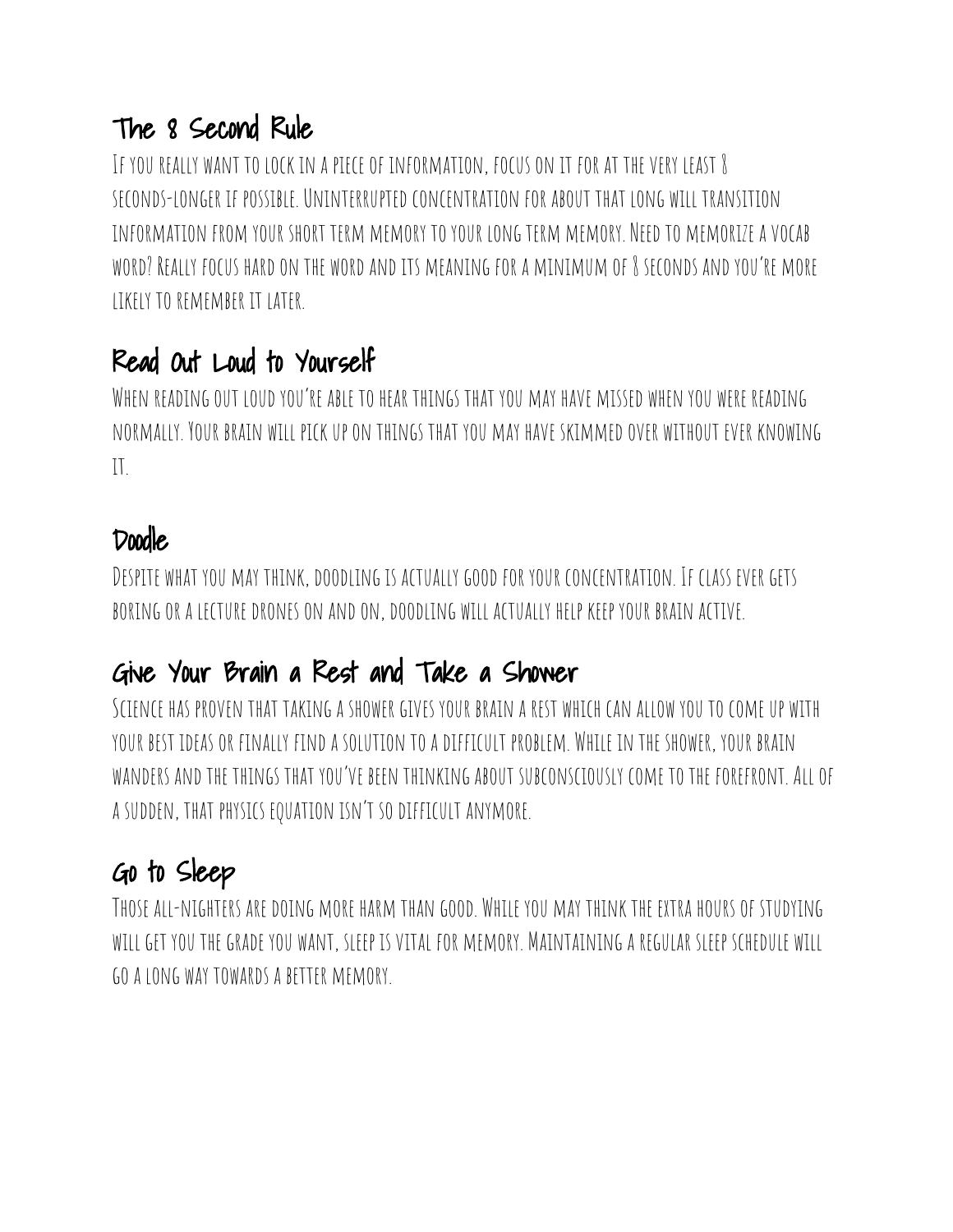## Clench Your Fists

HERE'S A UNIQUE TRICK: THE NEXT TIME YOU LEARN SOMETHING AND NEED TO RECALL IT LATER, TIGHTEN YOUR fist. Studies have shown that if youare right-handedandclench your right fist while learning a new bitof info, youcan more easily recall it later by clenching your left fist (andviceversa for lefties). Aim for 30-45 secondsof clenching, preferably arounda stress ball. This is all about activating different partsof the brain. By squeezing your right hand, youactivate the left halfof your brain- the PART RESPONSIBLE FOR ENCODING MEMORY. BY SQUEEZING LEFT, YOU ACTIVATE THE RIGHT HALF WHICH HELPS WITH RECALL (AGAIN, OPPOSITE FOR LEFTIES).

# Quiz Yourself

QUIZZING YOURSELF ON THE MATERIAL IS ONE OF THE OLDEST AND MOST COMMON TRICKS TO HELP WITH memorization. It helps youtoidentify what youknow well and what you needto workon more.One OF THE SIMPLEST WAYS TO DO THIS IS THROUGH FLASHCARDS. MAKING THEM BY HAND ADDS A LAYER BECAUSE YOU'RE WRITING EVERYTHING OUT.

## Repetition

WE ALL MEMORIZE THROUGH REPETITION WHEN WE LISTEN TO OUR FAVORITE SONG A HUNDRED TIMES AND suddenly we know every word. In the same way, when youlisten toadefinition you're trying to memorize as either youor a friendrepeat itover andover, then you'll remember it morequickly. If YOU WANT TO REMEMBER THE ORDER OF A STORY, IT MAY HELP TO READ ITS SUMMARY SEVERAL TIMES. WITH NEW terms andspellingdifferences, sometimes writing andrewriting somethinguntil it becomes second nature can help you memorize it.

## Chew Gum

CHEWING GUM WHILE LEARNING SOMETHING KEEPS YOUR BRAIN ACTIVE AND HELPS YOU CONCENTRATE. WHILE chewing it helps moreoxygen flow tothe brain,due tothe exerciseof the jaw andit stimulates the brain's hippocampus, which is an area that aids memory.